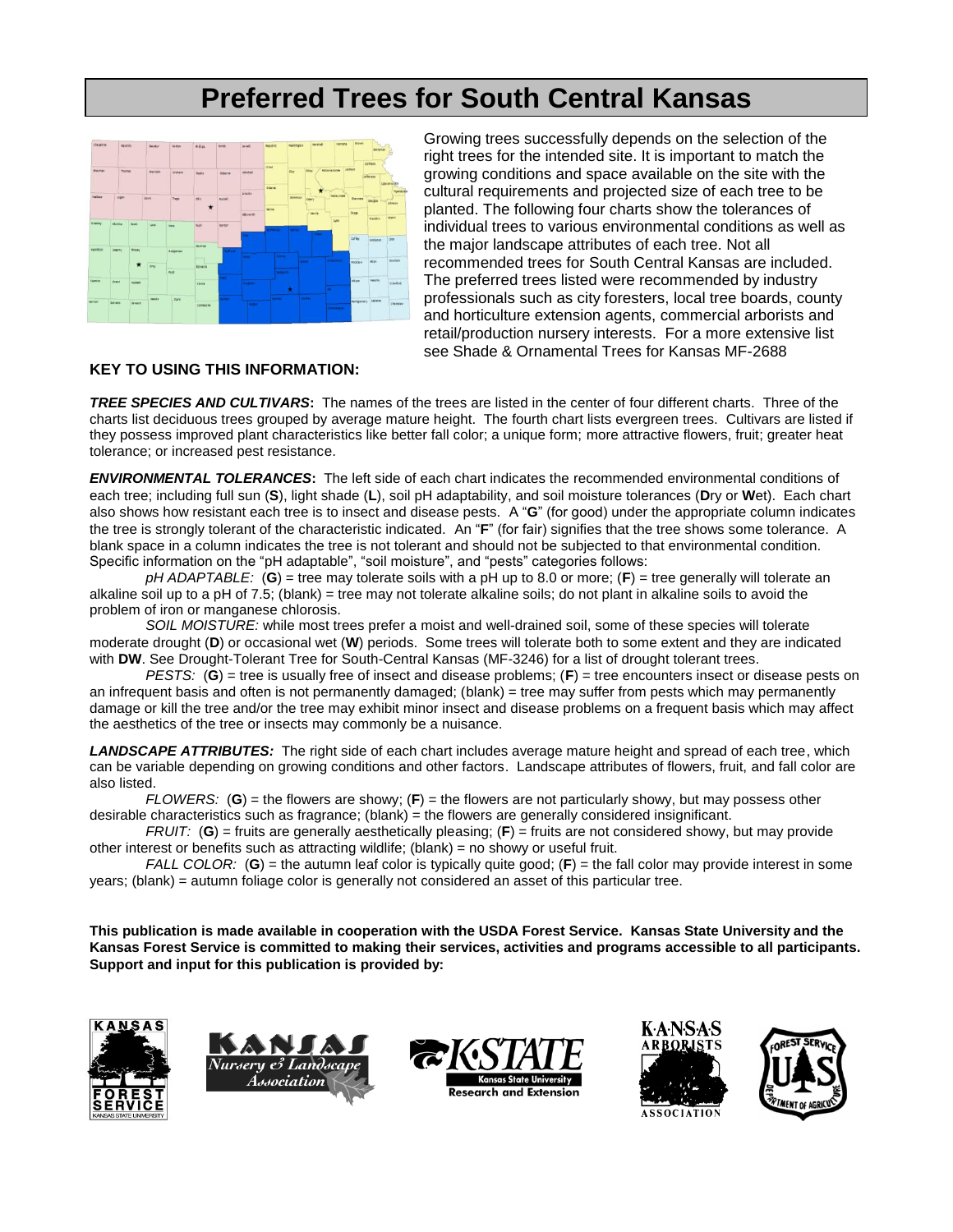|                    | <b>ENVIRONMENT</b>             |                         |                           |                                                                                                                                                            | <b>LANDSCAPE ATTRIBUTES</b> |                         |                    |       |               |  |
|--------------------|--------------------------------|-------------------------|---------------------------|------------------------------------------------------------------------------------------------------------------------------------------------------------|-----------------------------|-------------------------|--------------------|-------|---------------|--|
| SHADE<br>SUN/LIGHT | ш<br><b>PTABI</b><br>ADAI<br>공 | MOISTURE<br><b>TICS</b> | SISTANCE<br>řΰ<br>55<br>把 | <b>SMALL DECIDUOUS TREES</b><br>(usually under 20 feet at maturity)                                                                                        | 다<br>이쿠                     | PREAD<br>$\overline{c}$ | ഗ<br><b>FLOWER</b> | FRUIT | COLOR<br>FALL |  |
| <b>SL</b>          | F                              | <b>DW</b>               | F                         | Amur Maple (Acer tataricum subsp. ginnala) Cultivars: 'Compactum'; 'Flame'.<br>Seeds readily.                                                              | $15 - 20$                   | $15 - 25$               | F                  |       | G             |  |
| <b>SL</b>          | G                              | D                       | F                         | Tatarian Maple (Acer tataricum) Cultivar; Hot Wings has attractive red fruit.                                                                              | $20 - 25$                   | $15 - 25$               | F                  | F     | F             |  |
| <b>SL</b>          | G                              | D                       | F                         | Eastern Redbud (Cercis canadensis) var. alba (white flowers); Cultivars:<br>'Forest Pansy' and 'Merlot' have red/purple new growth.                        | $20 - 25$                   | $20 - 25$               | G                  |       | F             |  |
| <b>SL</b>          | G                              | D                       | G                         | <b>Oklahoma Redbud</b> (Cercis canadensis var. texensis 'Oklahoma') Glossy green<br>leaves, more intense flower color, insect resistance                   | $15 - 20$                   | $15 - 20$               | G                  |       | F             |  |
| <b>SL</b>          | G                              | <b>DW</b>               | G                         | Chinese Fringetree (Chionanthus retusus) Cultivar 'Tokyo Tower'                                                                                            | $15 - 20$                   | $15 - 20$               | G                  |       | F             |  |
| <b>SL</b>          | G                              | D                       |                           | Winterberry Euonymus (Euonymus bungeanus). Seeds readily.                                                                                                  | $15 - 20$                   | 10                      |                    | G     | F             |  |
| s                  | F                              | D                       | F                         | <b>Flowering Crabapple</b> (Malus spp.) For disease resistant cultivars see<br>Crabapple publication MF-875.                                               | varies                      | varies                  | G                  | G     | F             |  |
| <b>SL</b>          | G                              | D                       | G                         | <b>Smoketree</b> (Cotinus spp.) American Smoketree (C. obovatus) and Red<br>Smoketree varieties (C. coggygria). Hybrid 'Grace' has vigorous purple growth. | 20                          | 15                      | F                  |       | G             |  |

| <b>ENVIRONMENT</b> |                |                             |                          |                                                                                                                                                                                                    | <b>LANDSCAPE ATTRIBUTES</b> |           |                    |       |                      |  |
|--------------------|----------------|-----------------------------|--------------------------|----------------------------------------------------------------------------------------------------------------------------------------------------------------------------------------------------|-----------------------------|-----------|--------------------|-------|----------------------|--|
| SUN / LIGHT SHADE  | ADAPTABLE<br>공 | MOISTURE<br>SO <sub>L</sub> | SISTANCE<br>띭<br>55<br>꾠 | <b>MEDIUM DECIDUOUS TREES</b><br>(usually 20 to 40 feet at maturity)                                                                                                                               | <b>HioHi</b>                | SPREAD    | ഗ<br><b>FLOWER</b> | FRUIT | <b>COLOR</b><br>FALL |  |
| <b>SL</b>          | F              | D                           | G                        | Trident Maple (Acer buergerianum) Some trees could suffer winter damage<br>north of Newton.                                                                                                        | 20-35                       | 20-30     |                    |       | G                    |  |
| <b>SL</b>          | G              | D                           | G                        | Hedge Maple (Acer campestre)                                                                                                                                                                       | $25 - 35$                   | 25-35     |                    |       | G                    |  |
| <b>SL</b>          | F              | D                           | G                        | <b>Shantung Maple</b> (Acer truncatum) Hybrids also available: Norwegian Sunset;<br>Pacific Sunset (hybrids with Norway Maple). Range of fall color, yellow-red.                                   | $25 - 30$                   | 25-30     |                    |       | G                    |  |
| <b>SL</b>          | Е              | <b>DW</b>                   | G                        | European Hornbeam (Carpinus betulus) Cultivars 'Fastigiata' and 'Frans<br>Fontaine' are columnar cultivars.                                                                                        | $30 - 40$                   | 20-30     |                    |       | F                    |  |
| S                  | G              | D                           |                          | Goldenrain Tree (Koelreuteria paniculata) Host to boxelder bugs. Seeds readily.                                                                                                                    | $30 - 40$                   | $30 - 40$ | G                  | G     | F                    |  |
| S                  | G              | <b>DW</b>                   | G                        | <b>Osage Orange (Maclura pomifera) Cultivars: 'Wichita' and 'Whiteshield'. Use</b><br>fruitless and thornless cultivars only.                                                                      | $30 - 40$                   | $20 - 40$ |                    |       | G                    |  |
| S                  | F              | D                           |                          | <b>Flowering Crabapple</b> ( <i>Malus spp.</i> ) For disease resistant cultivars see<br>Crabapple publication MF-875.                                                                              | varies                      | varies    | G                  | G     | F                    |  |
| S                  | G              | D                           | G                        | Chinese Pistache (Pistacia chinensis) Do not plant north of Harvey County.<br>Use cold-hardy seed source if possible. Seeds readily. Cultivar 'Keith Davey' is<br>seedless and has red fall color. | 30-35                       | $30 - 40$ |                    | F     | G                    |  |
| s                  | G              | D                           | G                        | Chinkapin Oak (Quercus muehlenbergii)                                                                                                                                                              | $35 - 40$                   | 40-45     |                    | F     | F                    |  |
| <b>SL</b>          | F              | D                           | F                        | Japanese Tree Lilac (Syringa reticulata) Cultivar: 'Ivory Silk'                                                                                                                                    | 25                          | 20        | F                  |       |                      |  |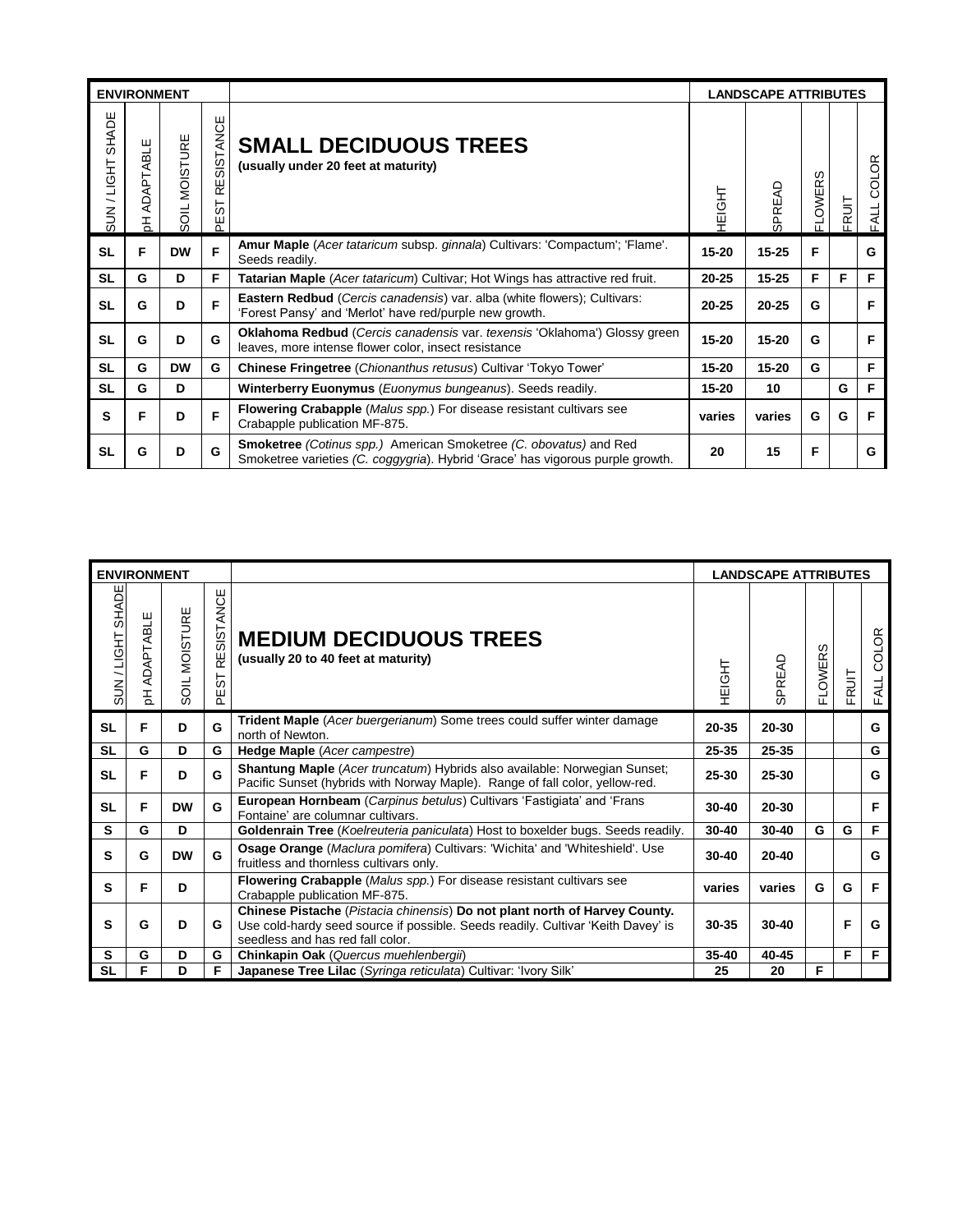| <b>ENVIRONMENT</b> |                |                      |                                          |                                                                                                                                                                                                                                         | <b>LANDSCAPE ATTRIBUTES</b> |        |                |       |            |  |
|--------------------|----------------|----------------------|------------------------------------------|-----------------------------------------------------------------------------------------------------------------------------------------------------------------------------------------------------------------------------------------|-----------------------------|--------|----------------|-------|------------|--|
| SUN/LIGHT SHADE    | ADAPTABLE<br>공 | <b>SOIL MOISTURE</b> | <b>STANCE</b><br><b>RESI</b><br>EST<br>௳ | <b>LARGE &amp; VERY LARGE DECIDUOUS</b><br><b>TREES</b><br>(usually 40 feet and larger at maturity)                                                                                                                                     | <b>HEIGHT</b>               | SPREAD | <b>FLOWERS</b> | FRUIT | FALL COLOR |  |
| <b>SL</b>          | F              | <b>DW</b>            |                                          | Freeman Maple (Acer x freemanii) Cultivars: Autumn Blaze; Autumn Fantasy. The<br>cultivars are prone to bark sunscald/frost cracking due to exposure and frequent<br>winter temperature fluctuations.                                   | 50-60                       | 40-50  |                |       | G          |  |
| SL                 |                | W                    |                                          | Red Maple (Acer rubrum) Cultivars: 'Autumn Flame'; 'October Glory'; Red Sunset;<br>Burgundy Belle. The species and cultivars are prone to bark sunscald/frost<br>cracking due to exposure and frequent winter temperature fluctuations. | 40-60                       | 35-50  | F              |       | G          |  |
| SL                 | F              | D                    | F                                        | Sugar Maple (Acer saccharum) Caddo (seedling). Cultivars: 'Legacy'; 'John Pair';<br>'Autumn Splendor'; All are more heat tolerant and leaf tatter resistant cultivars.                                                                  | 40-60                       | 30-50  |                |       | G          |  |
| s                  |                | W                    | F                                        | River Birch (Betula nigra). Cultivar Heritage has larger leaves, better salmon-white<br>bark.                                                                                                                                           | 40-60                       | 40-50  |                |       | F          |  |
| SL                 | G              | <b>DW</b>            |                                          | Common Hackberry (Celtis occidentalis) Cultivar Prairie Sentinel is columnar.                                                                                                                                                           | 40-60                       | 40-50  |                | F     | F          |  |
| s                  | G              | D                    | G                                        | Ginkgo (Ginkgo biloba) Cultivars: 'Autumn Gold'; 'Princeton Sentry' (narrow<br>pyramidal form). Slow-growing. Use named MALE cultivars only.                                                                                            | 50-60                       | 25-40  |                |       | G          |  |
| s                  | G              | <b>DW</b>            |                                          | Thornless Honeylocust (Gleditsia triacanthos var. inermis). Cultivars Skyline:<br>'Shademaster'; Honeylocusts are susceptible to many pests.                                                                                            | 40-60                       | 30-50  |                |       | F          |  |
| SL                 | G              | <b>DW</b>            | G                                        | Kentucky Coffee Tree (Gymnocladus dioicus) Seedless is available.                                                                                                                                                                       | 50-60                       | 30-45  |                | F     | F          |  |
| s                  |                | W                    | F.                                       | Sweetgum (Liquidambar styraciflua) Fruit can be a nuisance.                                                                                                                                                                             | 50-75                       | 35-50  |                | F     | G          |  |
| <b>SL</b>          | G              | <b>DW</b>            | G                                        | London Planetree (Platanus x acerifolia) Cultivar 'Bloodgood' has resistance to<br>anthracnose. Exclamation has disease resistance and strong central leader.                                                                           | 60-80                       | 50-65  |                | F     |            |  |
| s                  | F              | DW                   | G                                        | Sawtooth Oak (Quercus acutissima)                                                                                                                                                                                                       | 40-50                       | 30-45  |                | F     | F.         |  |
| s                  | F              | <b>DW</b>            | G                                        | White Oak (Quercus alba)                                                                                                                                                                                                                | 50-60                       | 40-60  |                | F     | F          |  |
| S                  | F              | <b>DW</b>            | F                                        | Swamp White Oak (Quercus bicolor)                                                                                                                                                                                                       | 50-60                       | 40-60  |                | F     | F          |  |
| S                  | G              | D                    | G                                        | Texas Red Oak (Quercus buckleyi)                                                                                                                                                                                                        | 50-60                       | 40-60  |                | F     | G          |  |
| S                  | F              | <b>DW</b>            | F.                                       | Shingle Oak (Quercus imbricaria)                                                                                                                                                                                                        | 50-60                       | 40-60  |                |       | F          |  |
| S                  | G              | <b>DW</b>            | G                                        | Bur Oak (Quercus macrocarpa) Large fruit can be a nuisance.                                                                                                                                                                             | 60-80                       | 50-70  |                | F     |            |  |
| s                  | G              | D                    | F                                        | English Oak (Quercus robur) Many columnar cultivars available: Crimson Spire;<br>'Fastigiata'; Kindred Spirit; Regal Prince                                                                                                             | 40-60                       | 45-65  |                | F     |            |  |
| s                  | F              | D                    | F                                        | Red Oak (Quercus rubra)                                                                                                                                                                                                                 | 60-75                       | 40-60  |                | F     | G          |  |
| S                  | G              | <b>DW</b>            | F.                                       | Shumard Oak (Quercus shumardii)                                                                                                                                                                                                         | 60-80                       | 40-60  |                | F     | G          |  |
| <b>SL</b>          |                | <b>DW</b>            | F                                        | <b>Willow Oak</b> (Quercus phellos)                                                                                                                                                                                                     | 50-60                       |        |                |       |            |  |
| S                  |                | <b>DW</b>            | G                                        | Baldcypress (Taxodium distichum) Cultivar 'Frio River' has excellent pH tolerance.<br>'Shawnee Brave' has upright pyramidal growth. Knees can be a problem in the<br>landscape.                                                         | 50-70                       | 20-50  |                | F     | G          |  |
| SL                 | F              | W                    | F                                        | American Linden (Tilia americana) Cultivar 'Redmond' pyramidal form. Lindens<br>are favored by honey bees.                                                                                                                              | 50-60                       | 35-40  | F              |       | F          |  |
| SL                 | G              | W                    | F                                        | Littleleaf Linden (Tilia cordata) More rounded. Cultivar: 'Greenspire' (pyramidal).<br>Lindens are favored by honey bees.                                                                                                               | 35-45                       | 25-40  | F              |       | F          |  |
| S                  | G              | <b>DW</b>            | G                                        | Silver Linden (Tilia tomentosa) 'Sterling' is an improved cultivar. Lindens are<br>favored by honey bees.                                                                                                                               | 40-45                       | 25-35  | F              |       |            |  |
| s                  | G              | <b>DW</b>            | F                                        | American Elm (Ulmus americana) Cultivars: 'Jefferson'; 'New Harmony'; Prairie<br>Expedition; 'Princeton'. Choose disease resistant cultivars.                                                                                           | 60-80                       | 40-60  |                |       | F          |  |
| S                  | G              | <b>DW</b>            | G                                        | Elm hybrids (Ulmus) Accolade; Danada Charm; 'New Horizon'; 'Patriot';<br>'Prospector'. Bred for attractive foliage and disease resistance.                                                                                              | >45                         | >40    |                |       | F          |  |
| SL                 | G              | <b>DW</b>            | F                                        | Lacebark Elm (Ulmus parvifolia). Also available: cultivars Athena; Allee; 'Emerald<br>Prairie'; many others.                                                                                                                            | 40-60                       | 35-50  |                |       | F.         |  |
| <b>SL</b>          | F              | D                    | F                                        | Japanese Zelkova (Zelkova serrata) Cultivars 'Green Vase', 'Halka', and 'Village<br>Green' have improved growth habit. 'Musashino' is columnar.                                                                                         | 40-45                       | 25-30  |                |       | G          |  |